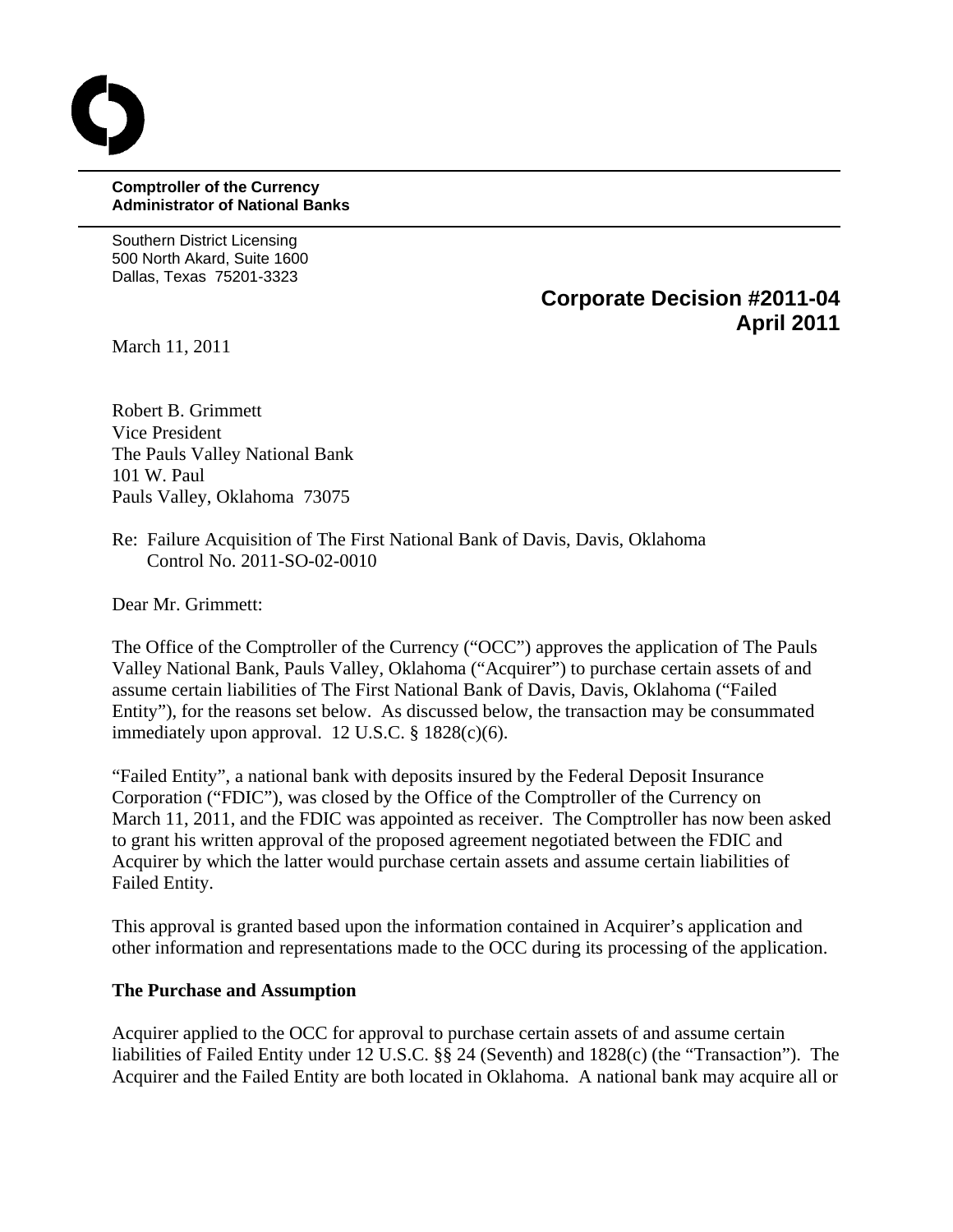part of a depository institution through a purchase and assumption transaction under 12 U.S.C. § 24 (Seventh). Thus, the Transaction is legally authorized and the OCC approves the Transaction.

Acquirer also requested OCC approval to retain the head office of Failed Entity as a branch upon consummation of the Transaction.

# **Bank Merger Act**

The OCC reviewed the proposed purchase and assumption Transaction under the criteria of the Bank Merger Act, 12 U.S.C § 1828(c), and applicable OCC regulations and policies. The OCC considered the financial and managerial resources of the banks, their future prospects, the convenience and needs of the communities to be served. In addition, the Bank Merger Act requires the OCC to consider "the effectiveness of any insured depository institution involved in the proposed merger transaction in combatting money laundering activities, including overseas branches." 12 U.S.C. § 1828(c)(11). We considered these factors and found them consistent with approval under the statutory provisions.

In addition, the OCC also finds, under the standards set forth in the Bank Merger Act, that it must act on the application immediately. 12 U.S.C.  $\S$  1828(c)(3), (4)(C)(i), and (6). Consequently, there is no requirement for publication of notice of the Transaction, for a request by the OCC of a competitive factors report from the Attorney General, or for a post-approval waiting period prior to consummation of the Transaction.

# **Community Reinvestment Act**

The Community Reinvestment Act ("CRA") requires the OCC to take into account the applicants' record of helping to meet the credit needs of the community, including low-andmoderate-income ("LMI") neighborhoods, when evaluating certain applications, including transactions that are subject to the Bank Merger Act. 12 U.S.C. § 2903; 12 C.F.R. § 25.29. The OCC considers the CRA performance evaluation of each institution involved in the Transaction. A review of the record of these applicants and other information available to the OCC as a result of its regulatory responsibilities revealed no evidence that the applicants' record of helping to meet the credit needs of their communities, including LMI neighborhoods, is less than satisfactory.

# **Consummation Guidance**

This approval is granted based on our understanding that other applicable regulatory approvals, non-objections or waivers with respect to the proposed Transaction will have been received prior to the consummation of the Transaction.

Within seven days of consummation of the Transaction, please provide the district office with copies of the following documents:

- An executed purchase and assumption agreement.
- Documentation that all other conditions that the OCC imposed have been met.